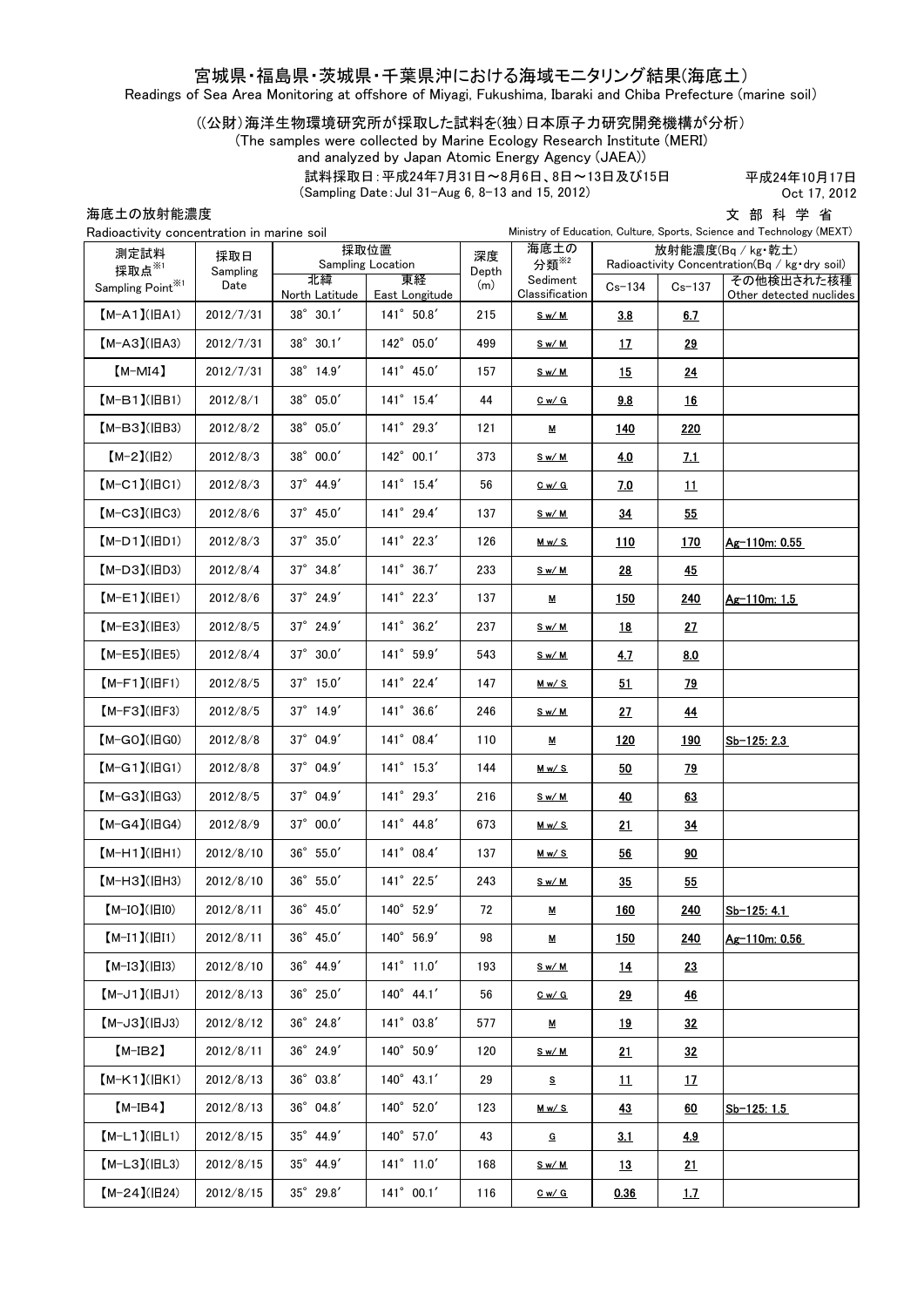### \*文部科学省の委託事業により、(公財)海洋生物環境研究所が採取した試料を(独)日本原子力研究開発機構が分析。

\*The samples were collected by Marine Ecology Research Institute (MERI) and analyzed by Japan Atomic Energy Agency (JAEA) on the project commissioned by Ministry of Education, Culture, Sports, Science and Technology (MEXT). \*太字下線データが今回追加分。

#### \*Boldface and underlined readings are new.

- ※1 【 】内の番号は、図の測点番号に対応。
- ※1 The character enclosed in parentheses indicates monitoring point in figure.
- $\frac{1}{2}$ <br>  $\frac{1}{2}$  G  $\frac{1}{2}$ <br>  $\frac{1}{2}$  G  $\frac{1}{2}$ <br>  $\frac{1}{2}$  G  $\frac{1}{2}$ <br>  $\frac{1}{2}$ <br>  $\frac{1}{2}$ <br>  $\frac{1}{2}$ <br>  $\frac{1}{2}$ <br>  $\frac{1}{2}$ <br>  $\frac{1}{2}$ <br>  $\frac{1}{2}$ <br>  $\frac{1}{2}$ <br>  $\frac{1}{2}$ <br>  $\frac{1}{2}$ <br>  $\frac{1}{2}$ <br>  $\frac{1}{2}$ <br>  $\frac{1}{2}$ 
	-
	-
- C w / G :礫混じり粗砂 Coarse sand with Granule<br>S :中細砂 Midiam /fine sand<br>S w / M :泥混じリ中細砂 Medium /fine sand with mud<br>M w / S :泥 Mud<br>M
	-
	-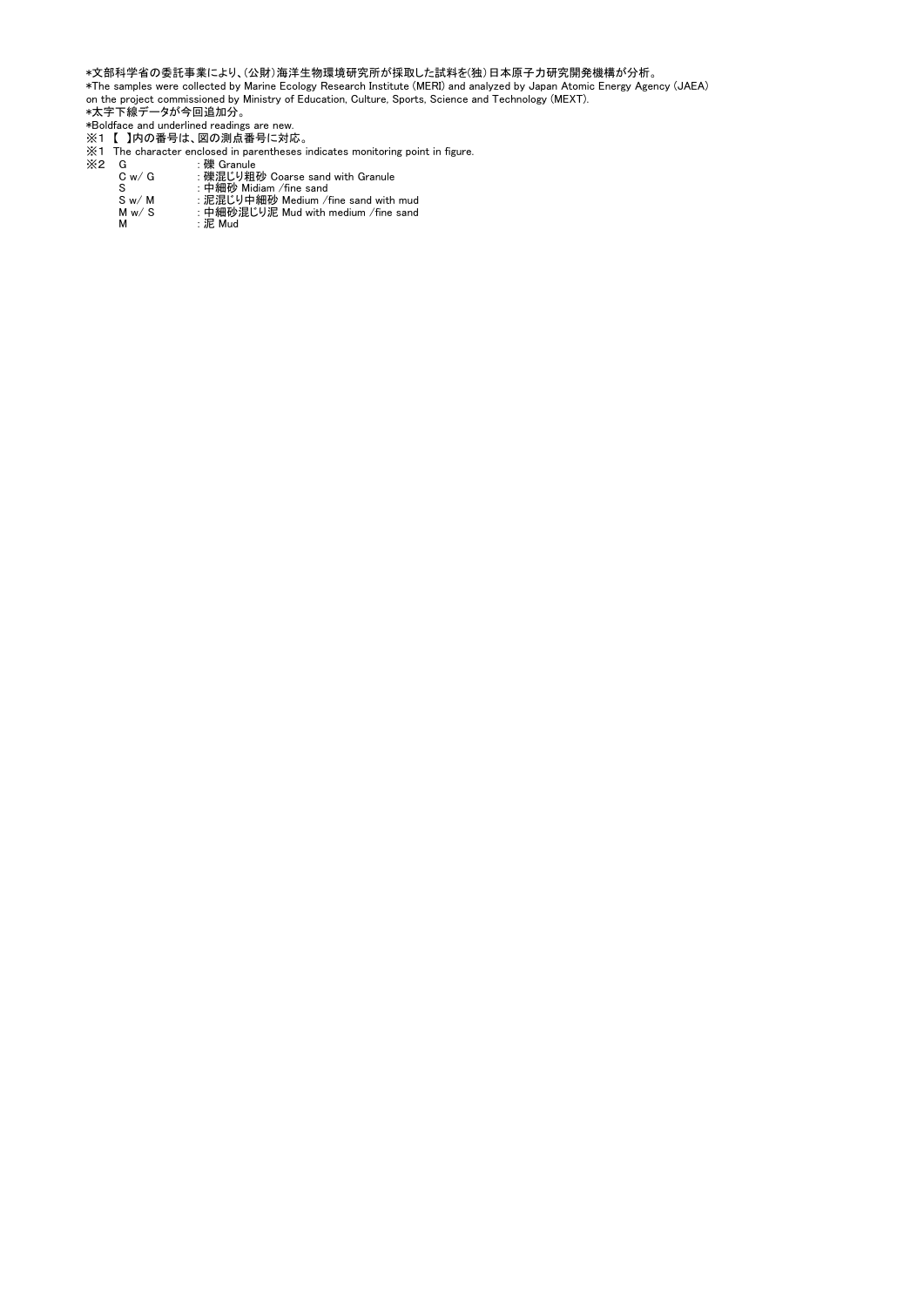### 宮城県・福島県・茨城県・千葉県沖における海域モニタリング結果(海底土)

### Readings of Sea Area Monitoring at offshore of Miyagi, Fukushima, Ibaraki and Chiba Prefecture (marine soil)

((公財)海洋生物環境研究所が採取した試料を(独)日本原子力研究開発機構が分析)

(The samples were collected by Marine Ecology Research Institute (MERI) and analyzed by Japan Atomic Energy Agency (JAEA))

試料採取日:平成24年7月31日~8月6日、8日~13日及び15日 公表日:平成24年10月17日

(Sampling Date:Jul 31-Aug 6, 8-13 and 15, 2012) (Published: Oct 17, 2012) 文 部 科 学 省

Ministry of Education,Culture,Sports,Science and Technology(MEXT)

|                    |            | $140^\circ$                 |    |                 | $143^\circ$                       |            |                 |                 |
|--------------------|------------|-----------------------------|----|-----------------|-----------------------------------|------------|-----------------|-----------------|
|                    |            |                             |    |                 | $Cs - 134$                        | $Cs - 137$ |                 |                 |
| M-B3(old B3)       | 2012/8/2   | 220<br>140                  |    |                 | 単位:Bq/kg・乾土(Unit: Bq/kg・dry soil) |            |                 |                 |
| $M-C3$ (old $C3$ ) | 2012/8/6   | 34<br>55                    |    |                 |                                   |            |                 |                 |
| $M-B1(old B1)$     | 2012/8/1   | 9.8<br>16                   |    |                 |                                   |            |                 |                 |
|                    | $39^\circ$ |                             |    |                 | $M-A1(old A1)$                    | 2012/7/31  | 3.8             | 6.7             |
| $M-C1(old C1)$     | 2012/8/3   | 7.0<br>11                   |    |                 | $M-A3$ (old A3)                   | 2012/7/31  | 17              | $\overline{29}$ |
| $M-D1$ (old $D1$ ) | 2012/8/3   | 110<br>170                  |    |                 |                                   |            |                 |                 |
|                    |            |                             |    | <b>CONTRACT</b> |                                   |            |                 |                 |
|                    |            |                             |    |                 | $M-MI4$                           | 2012/7/31  | 15              | 24              |
| $M-E1(old E1)$     | 2012/8/6   | 240<br><b>150</b>           |    |                 | $M-2$ (old 2)                     | 2012/8/3   | 4.0             | 7.1             |
| $M-F1$ (old $F1$ ) | 2012/8/5   | 51<br>79                    |    |                 | $M-D3$ (old D3)                   | 2012/8/4   | <u> 28</u>      | 45              |
|                    |            | 半径20km                      |    | P               |                                   |            |                 |                 |
|                    |            | Radius 20km                 |    |                 | $M-E5$ (old E5)                   | 2012/8/4   | 4.7             | 8.0             |
|                    |            |                             |    |                 |                                   |            |                 |                 |
| M-G0(old G0)       | 2012/8/8   | <u>120</u><br><u>190</u>    |    |                 | $M-E3$ (old $E3$ )                | 2012/8/5   | 18              | 27              |
| $M-G1$ (old $G1$ ) | 2012/8/8   | $\overline{79}$<br>50       |    |                 | $M-F3$ (old $F3$ )                | 2012/8/5   | 27              | 44              |
| $M-H1$ (old $H1$ ) | 2012/8/10  | 56<br>90                    |    |                 |                                   |            |                 |                 |
|                    |            |                             |    |                 | $M-G4$ (old $G4$ )                | 2012/8/9   | 21              | 34              |
| $M-I0(old I0)$     | 2012/8/11  | 160<br>240                  |    |                 |                                   | 0          |                 |                 |
| $M-J1(old J1)$     | 2012/8/13  | 29<br>46                    |    | Q               | $M-G3$ (old $G3$ )                | 2012/8/5   | 40              | 63              |
|                    |            |                             |    |                 | $M-H3$ (old $H3$ )                | 2012/8/10  | 35              | 55              |
|                    |            |                             |    |                 | $M-I3$ (old I3)                   | 2012/8/10  | 14              | $\overline{23}$ |
|                    |            |                             |    |                 |                                   |            |                 |                 |
| $M-I1(old I1)$     | 2012/8/11  | $\overline{240}$<br>150     |    |                 | $M-J3$ (old $J3$ )                | 2012/8/12  | 19              | $\overline{32}$ |
| $M-K1$ (old $K1$ ) | 2012/8/13  | 11<br>17                    |    |                 |                                   |            |                 |                 |
| $M-IB4$            | 2012/8/13  | 43<br>60                    |    |                 | $M-IB2$                           | 2012/8/11  | $\overline{21}$ | $\overline{32}$ |
|                    |            |                             |    |                 | $M-L3$ (old $L3$ )                | 2012/8/15  | 13              | $\overline{21}$ |
|                    |            | 140°                        | O. | ം 443°          | 200km                             |            |                 |                 |
|                    |            |                             |    |                 | $M-L1$ (old L1)                   | 2012/8/15  | 3.1             | 4.9             |
|                    |            | *図中の■は東京電力(株)福島第一原子力発電所を示す。 |    |                 | M-24 (old 24)                     | 2012/8/15  | 0.36            | 1.7             |

\*The legend ■indicates the location of TEPCO Fukushima Dai-ichi NPP.

\*文部科学省の委託事業により、(公財)海洋生物環境研究所が採取した試料を(独)日本原子力研究開発機構が分析。

\*The samples were collected by Marine Ecology Research Institute (MERI) and analyzed by Japan Atomic Energy Agency (JAEA) on the project commissioned by Ministry of Education, Culture, Sports, Science and Technology (MEXT).

\*太字下線データが今回追加分。

\*Boldface and underlined readings are new.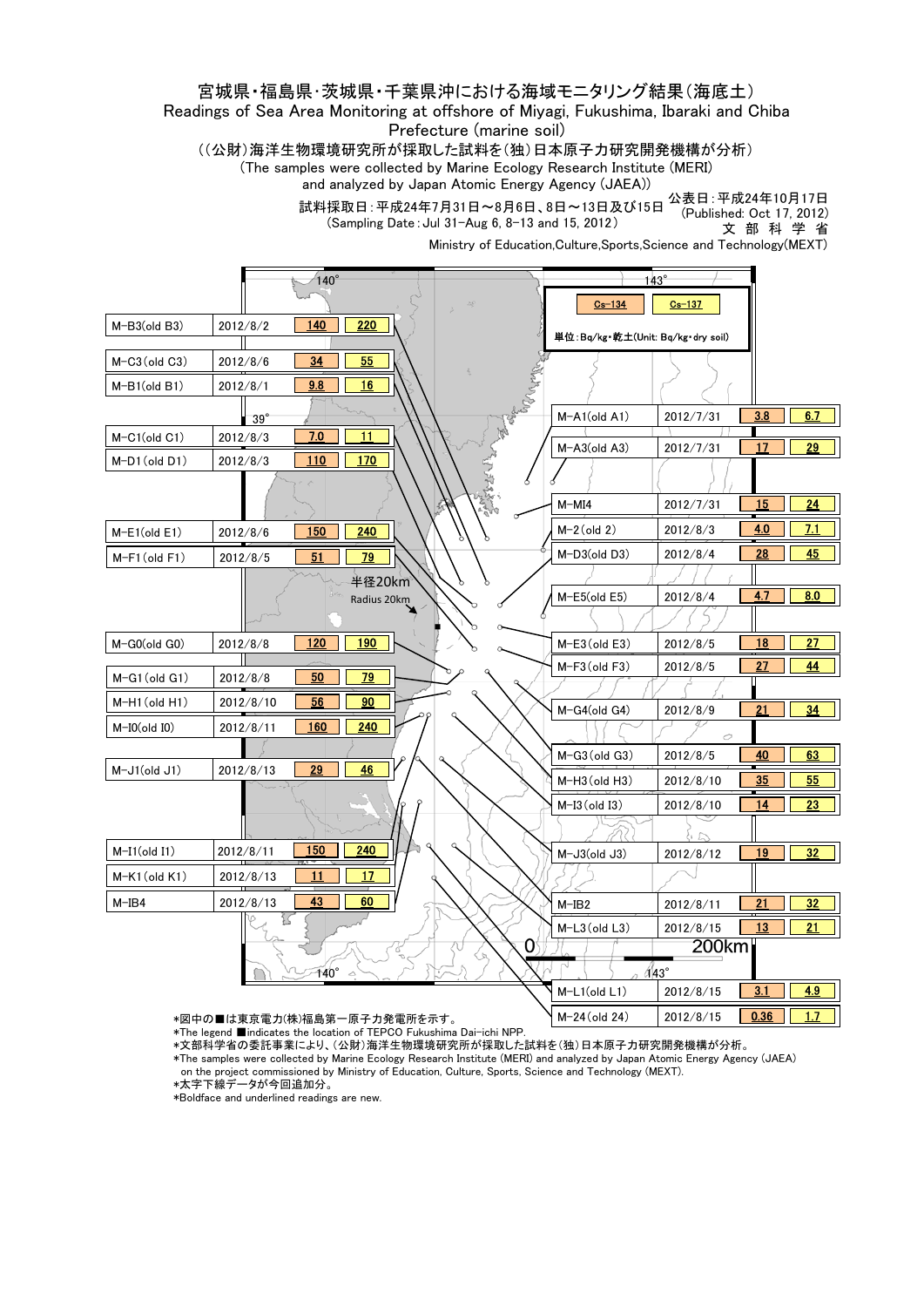Trends of radioactivity concentration of Cs-134 and Cs-137 in marine soil



採取点M-A1(旧A1) Sampling Point M-A1 (=old A1)





### 採取点M-MI4 Sampling Point M-MI4

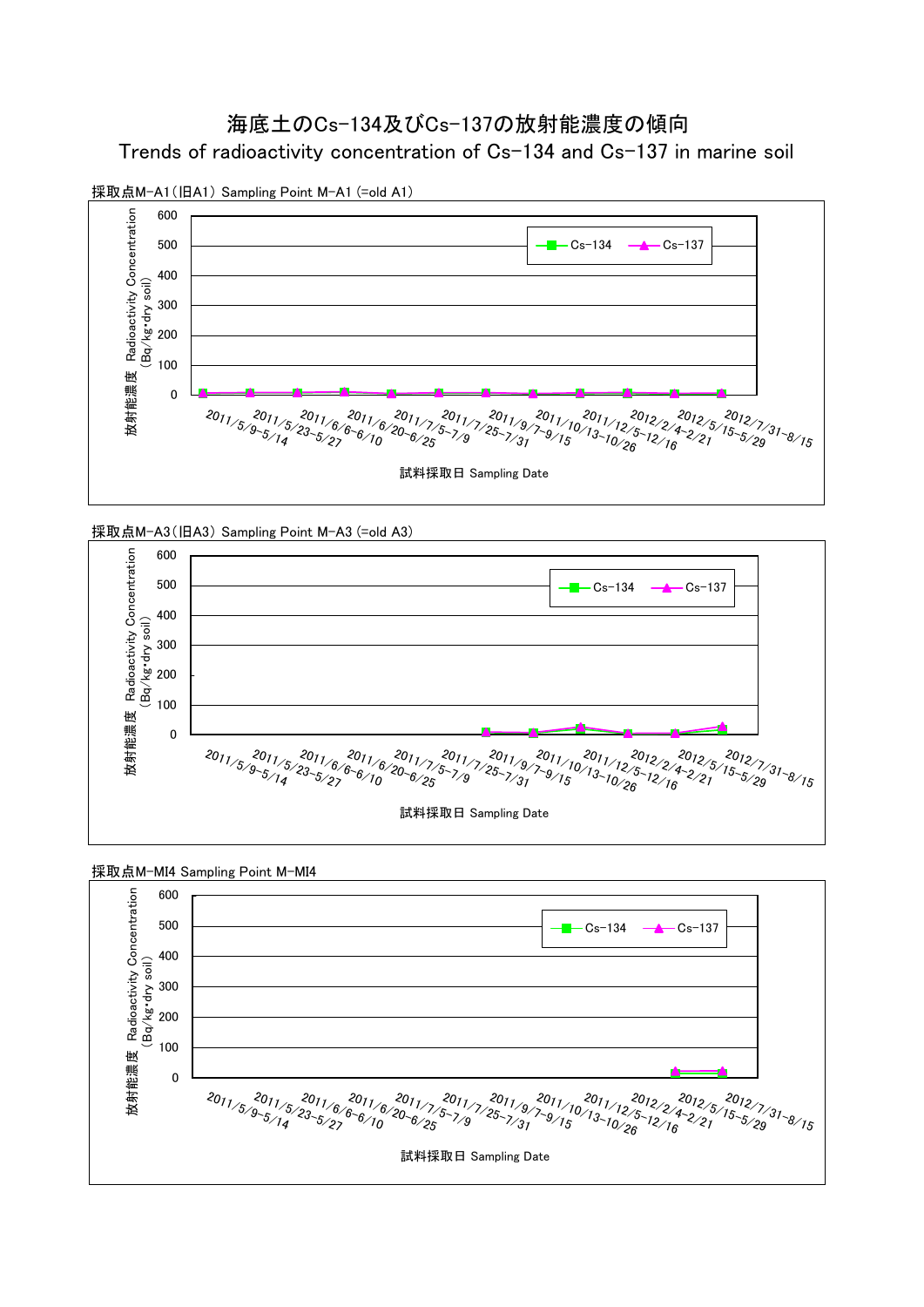# 海底土のCs-134及びCs-137の放射能濃度の傾向 Trends of radioactivity concentration of Cs-134 and Cs-137 in marine soil



採取点M-B1(旧B1) Sampling Point M-B1 (=old B1)





### 採取点M-2(旧2) Sampling Point M-2 (=old 2)

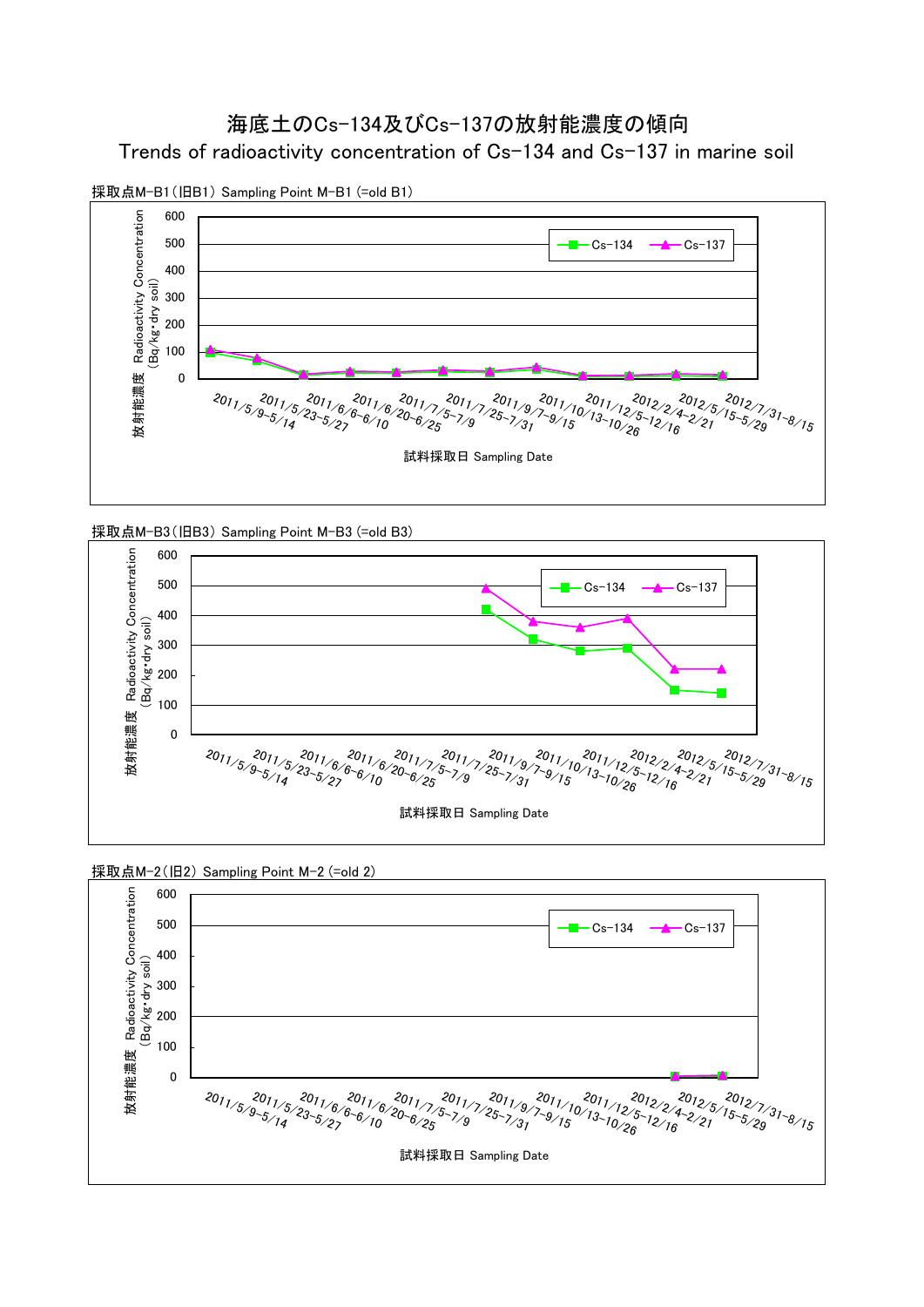採取点M-C1(旧C1) Sampling Point M-C1 (=old C1) Trends of radioactivity concentration of Cs-134 and Cs-137 in marine soil







#### 採取点M-D1(旧D1) Sampling Point M-D1 (=old D1)

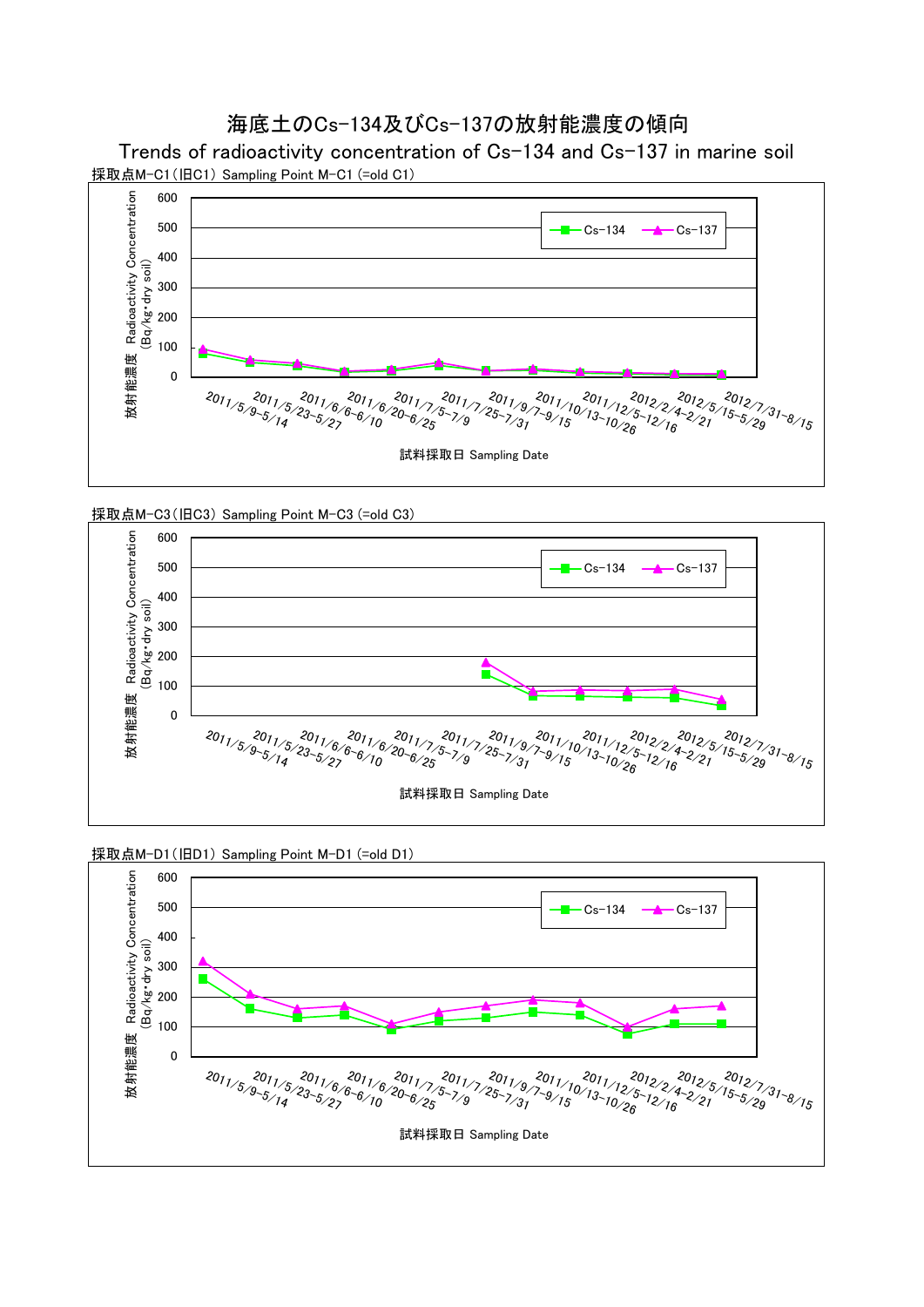採取点M-D3(旧D3) Sampling Point M-D3 (=old D3) Trends of radioactivity concentration of Cs-134 and Cs-137 in marine soil







#### 採取点M-E3(旧E3) Sampling Point M-E3 (=old E3)

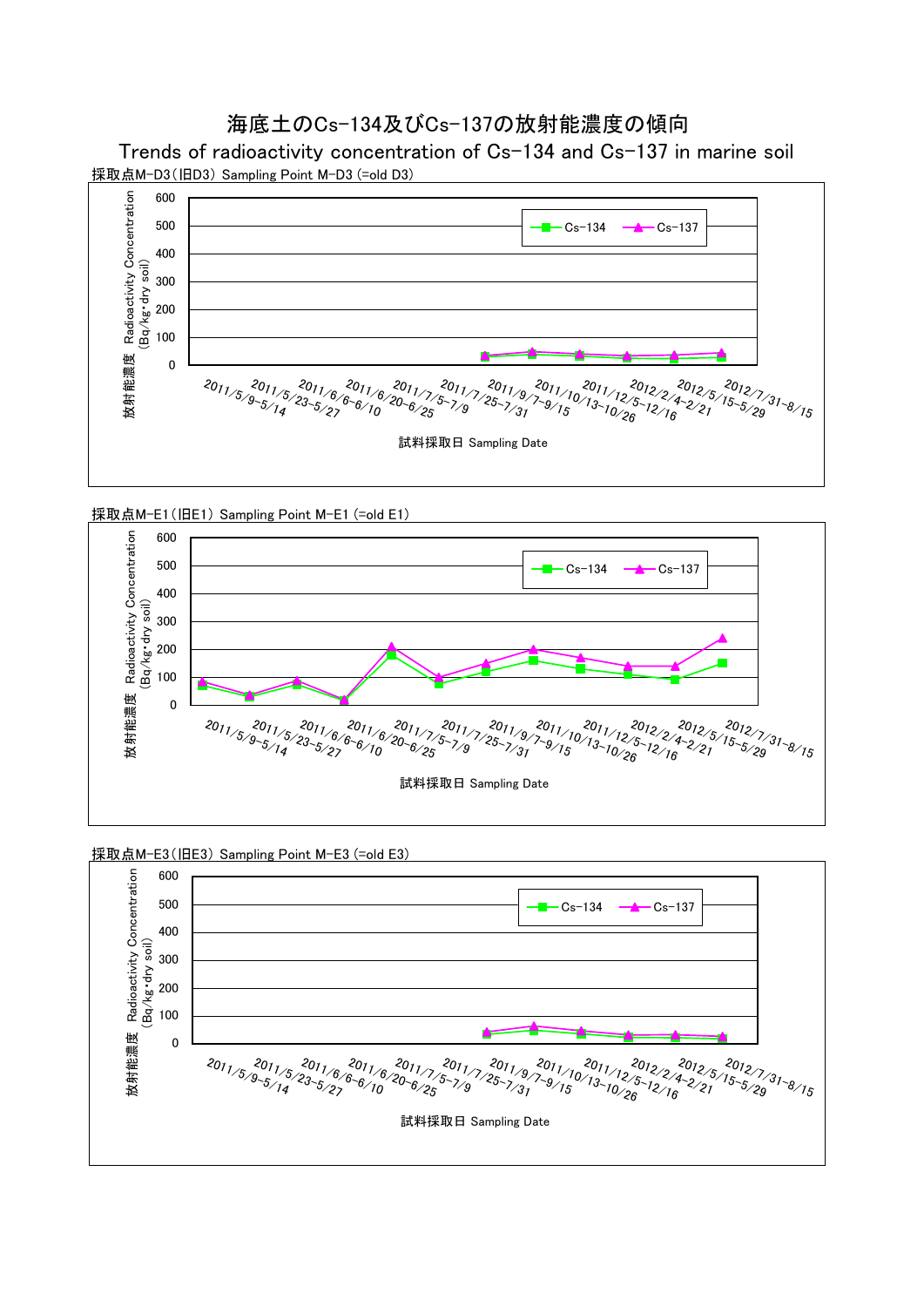採取点M-E5(旧E5) Sampling Point M-E5 (=old E5) Trends of radioactivity concentration of Cs-134 and Cs-137 in marine soil







#### 採取点M-F3(旧F3) Sampling Point M-F3 (=old F3)

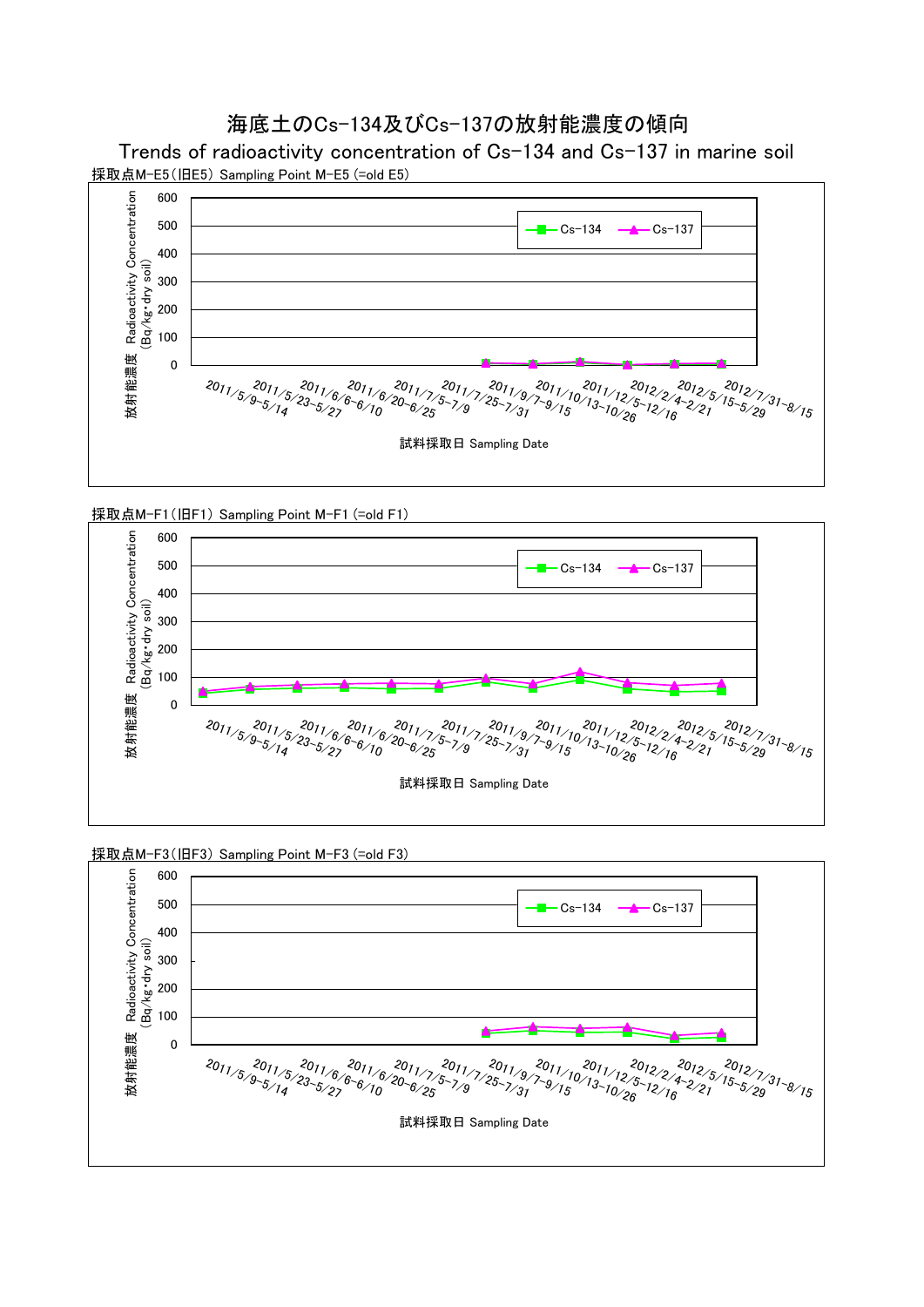採取点M-G0(旧G0) Sampling Point M-G0 (=old G0) Trends of radioactivity concentration of Cs-134 and Cs-137 in marine soil







#### 採取点M-G3(旧G3) Sampling Point M-G3 (=old G3)

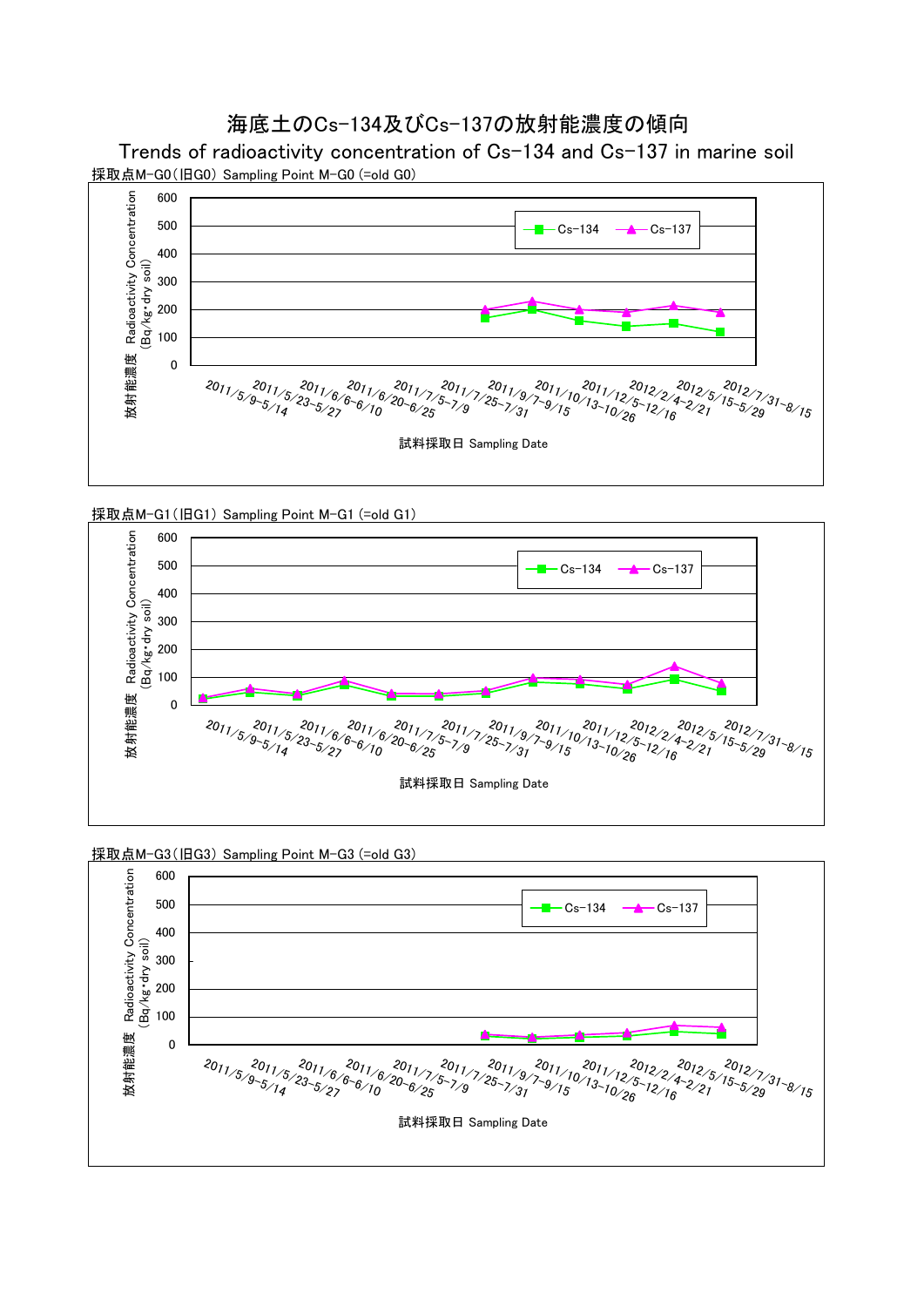採取点M-G4(旧G4) Sampling Point M-G4 (=old G4) Trends of radioactivity concentration of Cs-134 and Cs-137 in marine soil







#### 採取点M-H3(旧H3) Sampling Point M-H3 (=old H3)

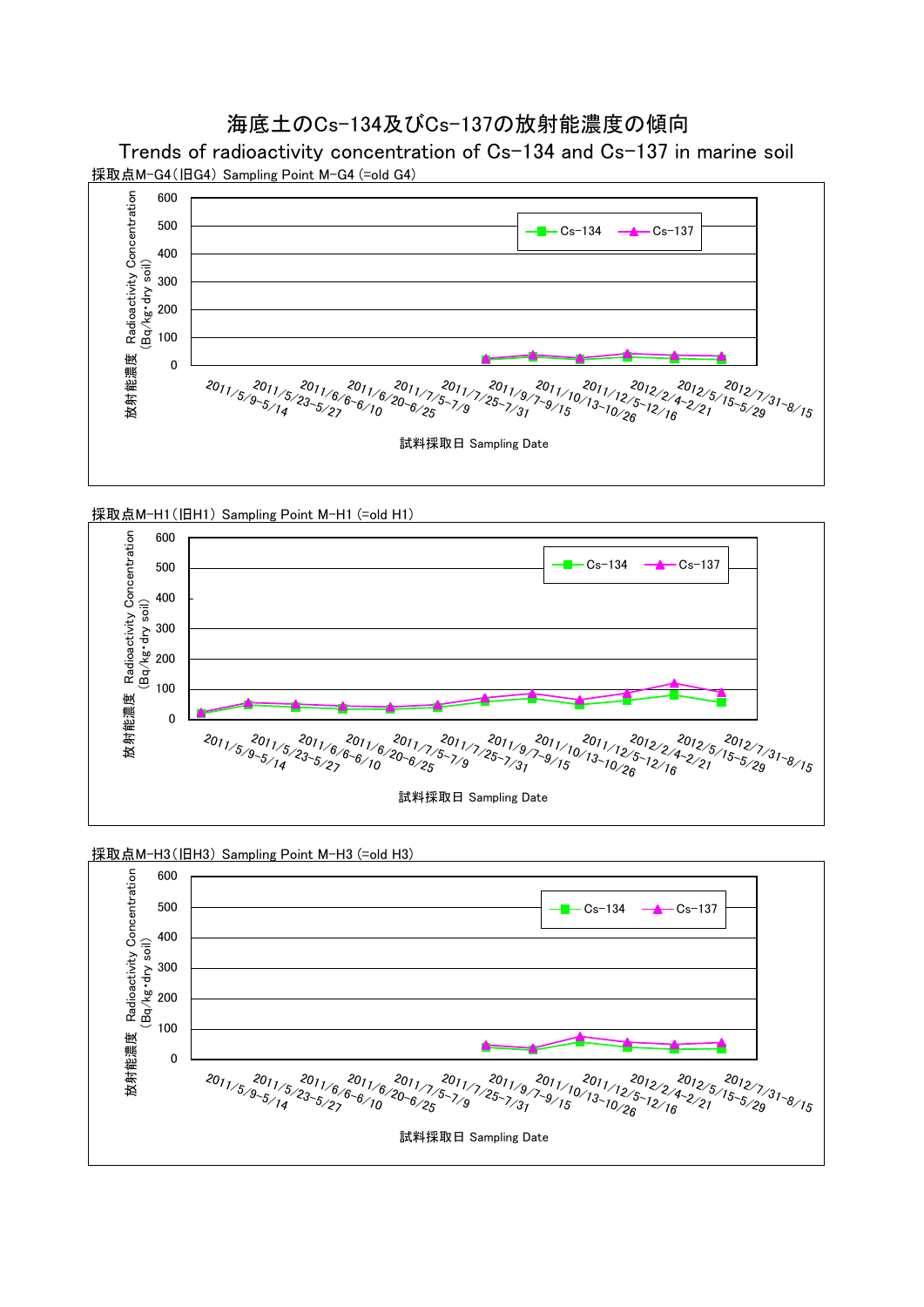採取点M-I0(旧I0) Sampling Point M-I0 (=old I0) Trends of radioactivity concentration of Cs-134 and Cs-137 in marine soil



採取点M-I1(旧I1) Sampling Point M-I1 (=old I1)



#### 採取点M-I3(旧I3) Sampling Point M-I3 (=old I3)

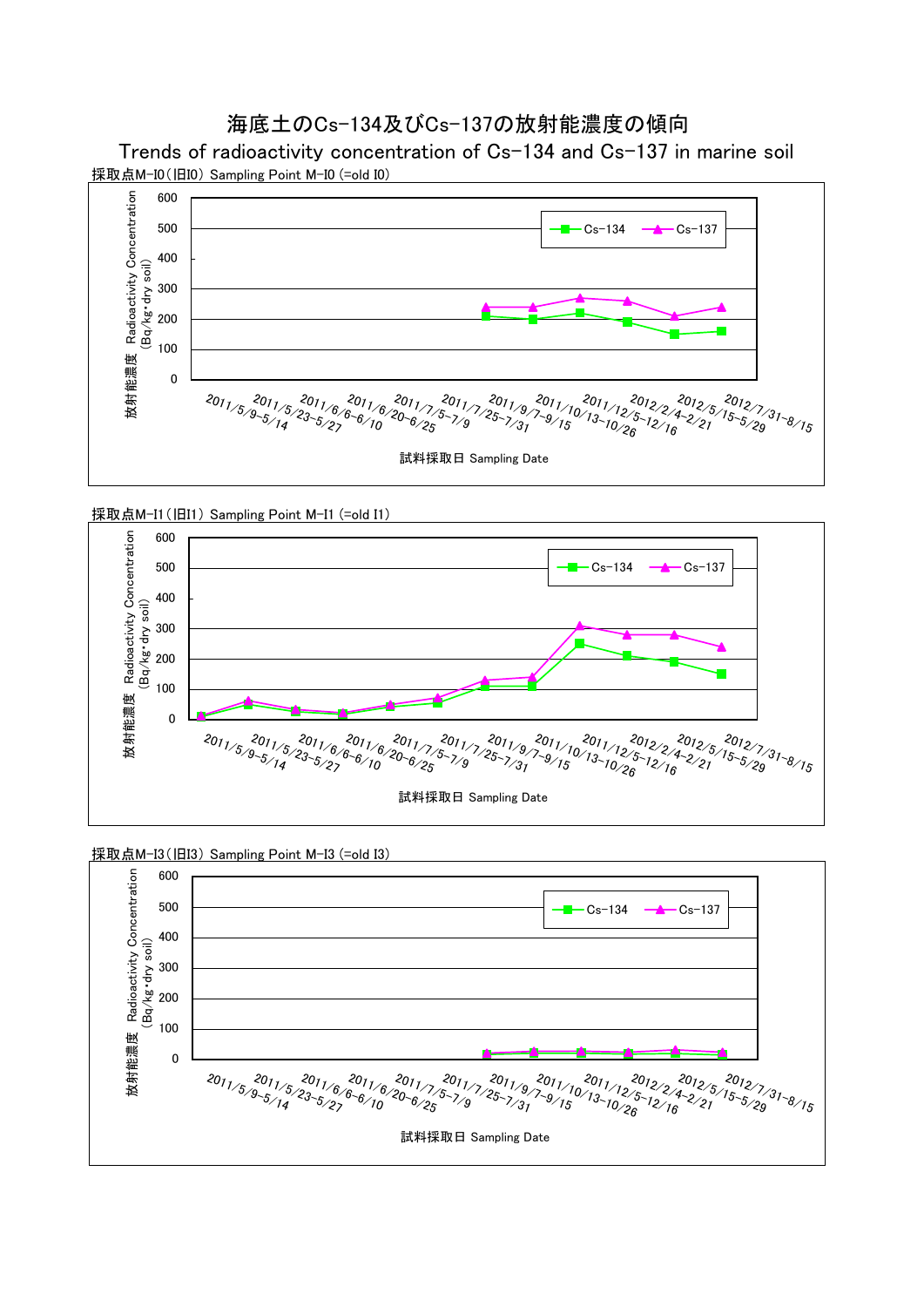採取点M-J1(旧J1) Sampling Point M-J1 (=old J1) Trends of radioactivity concentration of Cs-134 and Cs-137 in marine soil









採取点M-IB2 Sampling Point M-IB2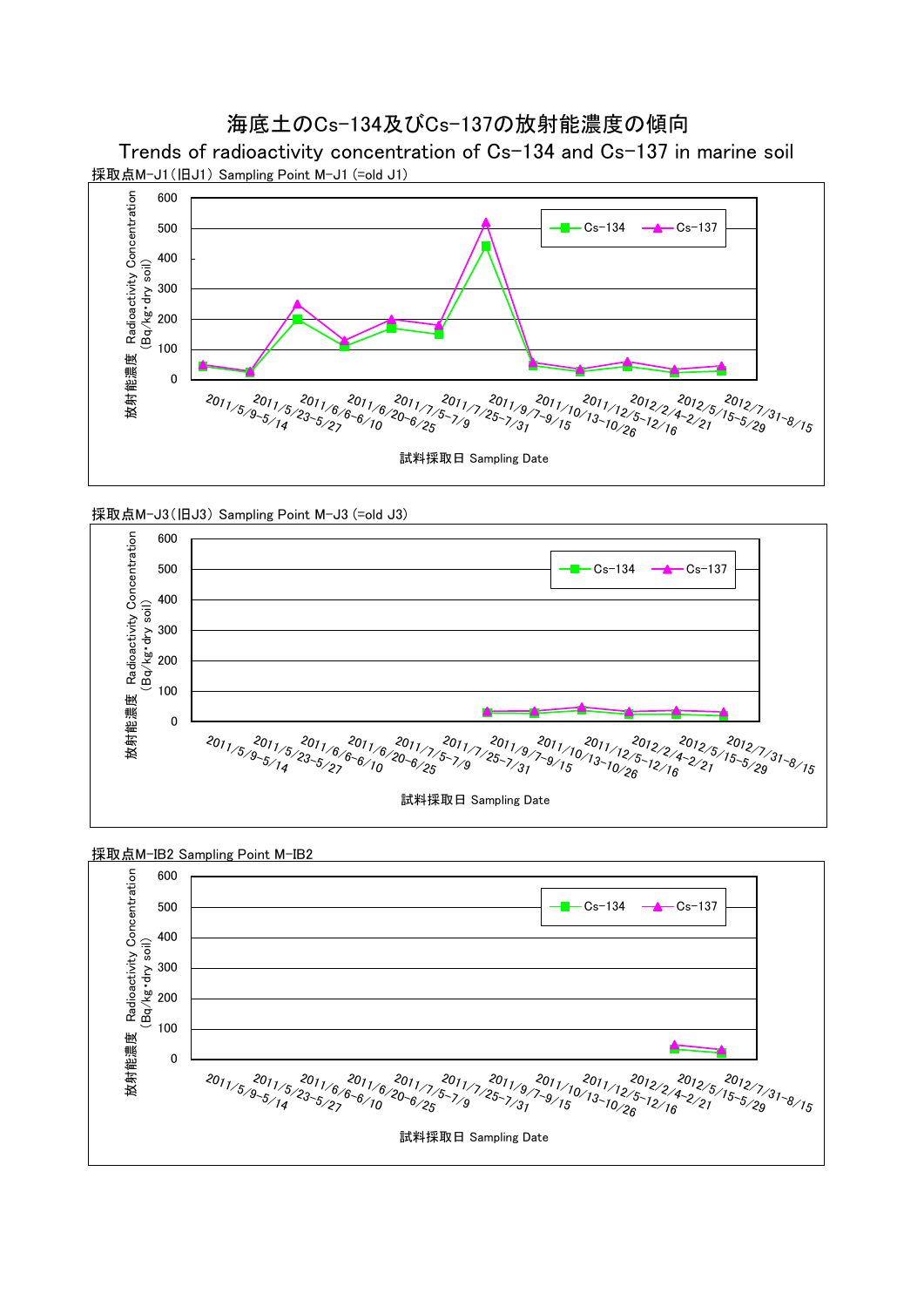採取点M-K1(旧K1) Sampling Point M-K1 (=old K1) Trends of radioactivity concentration of Cs-134 and Cs-137 in marine soil





#### 採取点M-L1(旧L1) Sampling Point M-L1 (=old L1)